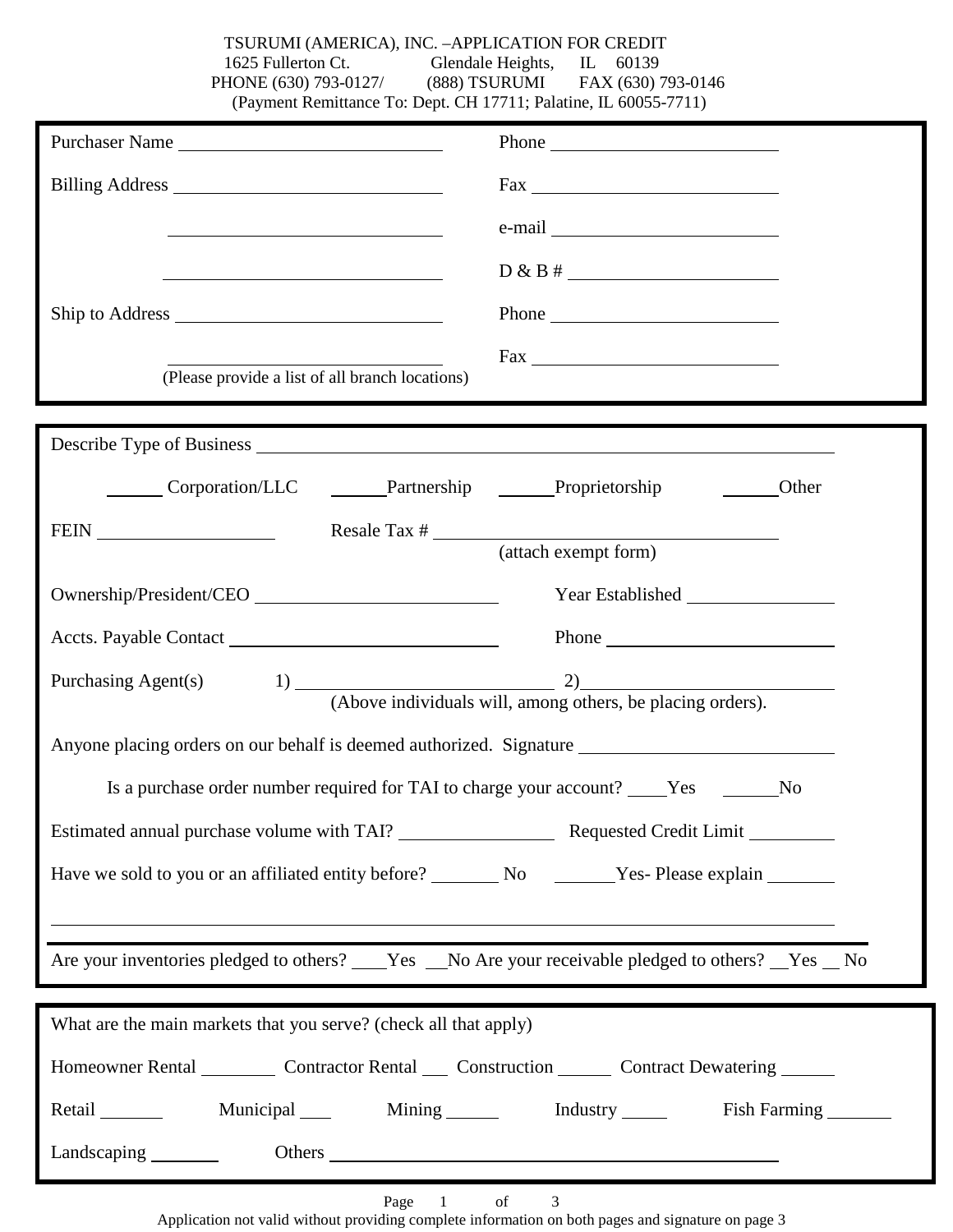|                                                                                   | Acct. No.                |
|-----------------------------------------------------------------------------------|--------------------------|
|                                                                                   |                          |
|                                                                                   |                          |
| Phone No.                                                                         | Fax No. $\qquad \qquad$  |
|                                                                                   |                          |
|                                                                                   |                          |
|                                                                                   |                          |
| <u> 1989 - Andrea Andrew Maria (h. 1989).</u>                                     |                          |
| Phone No.                                                                         | Fax No. $\qquad \qquad$  |
|                                                                                   |                          |
|                                                                                   |                          |
|                                                                                   |                          |
| <u> 1989 - Johann Stoff, amerikansk politiker (* 1908)</u>                        |                          |
|                                                                                   |                          |
| Phone No.                                                                         |                          |
| 4) Trade Reference                                                                |                          |
|                                                                                   |                          |
|                                                                                   |                          |
|                                                                                   |                          |
| Phone No.                                                                         | Fax No.                  |
| ,我们也不会有什么。""我们的人,我们也不会有什么?""我们的人,我们也不会有什么?""我们的人,我们的人,我们的人,我们的人,我们的人,我们的人,我们的人,我们 |                          |
|                                                                                   |                          |
|                                                                                   | Acct. No.                |
|                                                                                   | Loan No. $\qquad \qquad$ |
|                                                                                   | Contact                  |
| Phone No.                                                                         |                          |

Page 2 of 3

Application not valid without providing complete information on both pages and signature on page 3